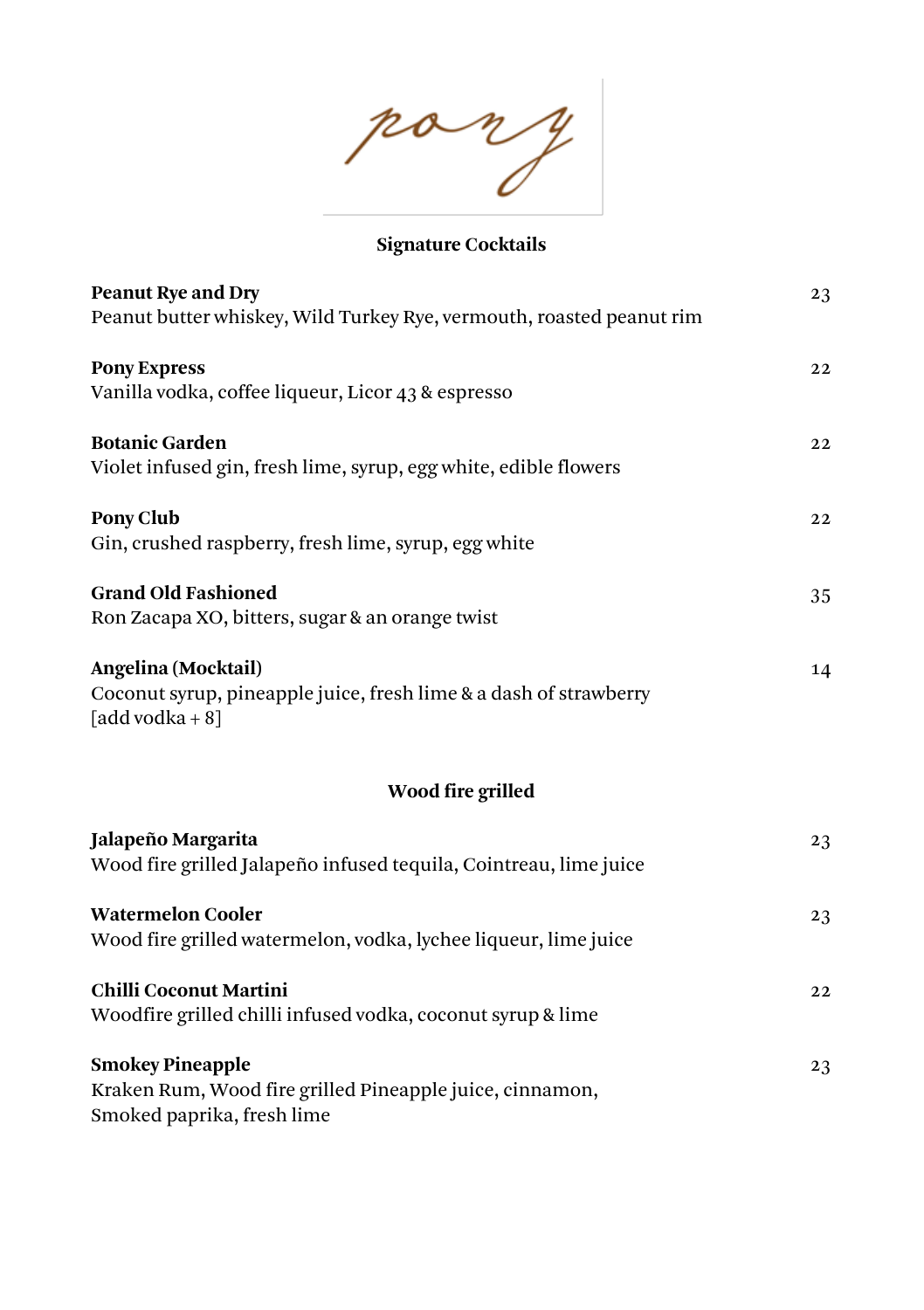### **B E E R A N D C I D E R**

#### **By the Bottle**

| Sydney Beer Co.      | Lager       | Sydney, NSW               | 11 |
|----------------------|-------------|---------------------------|----|
| Peroni Nastro Azzuro | Lager       | Rome, Italy               | 11 |
| Stone + Wood         | Pacific Ale | Byron Bay, NSW            | 12 |
| Lord Nelson 3 Sheets | Pale Ale    | The Rocks, NSW            | 12 |
| Asahi Dry Black      | Dark Lager  | Japan                     | 13 |
| James Boags Light    | Lager       | Launceston, TAS           | 9  |
| Magners              | Cider       | County Tipperary, Ireland | 11 |
| Non-alcoholic        |             |                           |    |
| Heineken Zero        | Lager       | <b>Netherlands</b>        | 9  |

### **WINE BY THE GLASS**

| <b>Sparkling &amp; Champagne</b>             |            |    |
|----------------------------------------------|------------|----|
| ny Mojo • Moscato                            | Unley, SA  | 14 |
| ny Bandini • <i>Prosecco</i>                 | Veneto. It | 16 |
| ny Laurent-Perrier la Cuvee Brut • Champagne | France     | 28 |

| <b>White Wine</b>                             |                    | 150ml | 250ml |
|-----------------------------------------------|--------------------|-------|-------|
| 2021 Petal & Stem • Sauvignon Blanc           | Marlborough, NZ    | 16    | 26    |
| 2020 Domain Christian Salmon • Sancerre V     | Loire Valley, Fr   | 24    | 40    |
| 2021 Breganze • Pinot Grigio                  | Veneto, Italy      | 16    | 26    |
| 2021 Astrolabe • Pinot Gris                   | Marlborough, NZ    | 17    | 28    |
| 2021 Snake & Herring 'Sabotage' • Riesling    | Great Southern, WA | 17    | 28    |
| 2018 Save Our Souls • Chardonnay              | Mornington, VIC    | 17    | 28    |
| 2020 Grosset Piccadilly • Chardonnay V        | Adelaide Hills, SA | 38    | 62    |
| <b>Rosé &amp; Skin Contact</b>                |                    | 150ml | 250ml |
| 2020 La Tonnelle · Cinsault, Grenache + Syrah | Provence, France   | 17    | 28    |
| 2021 Headcase • Fiano + Verdelho              | Hunter Valley, NSW | 17    | 28    |
| <b>Red Wine</b>                               |                    |       |       |
| 2020 Black Cottage . Pinot Noir               | Marlborough, NZ    | 16    | 26    |
| 2018 Accuro • Malbec                          | Mendoza, Argentina | 17    | 28    |
| 2021 Teusner "The G" • Grenache               | Barossa Valley, SA | 18    | 30    |
| 2019 Thompson Estate • Cab Sauv               | Margaret River, WA | 16    | 26    |
| 2016 Ca Di Bruno • Barolo DOCG V              | Piedmont, Italy    | 32    | 53    |
| 2019 Curator Wine Co • Shiraz                 | Barossa Valley, SA | 16    | 26    |
| 2018 Mount Pleasant • shiraz $\forall$        | Hunter Valley, NSW | 28    | 44    |
| "Old Paddock & Old Hill"                      |                    |       |       |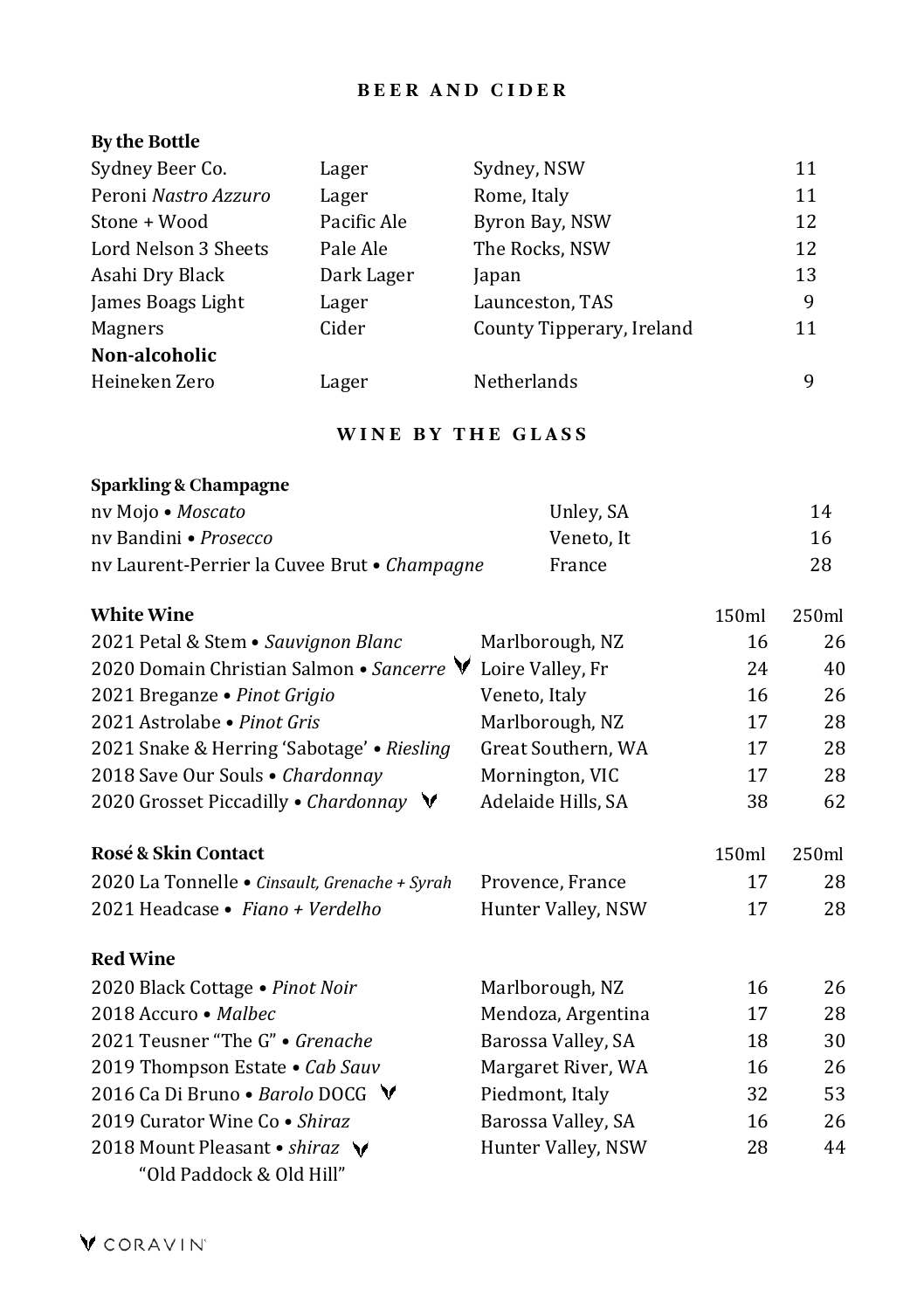#### **BY THE BOTTLE**

#### **Sparkling & Champagne**

| nv Mojo • Moscato                                          | Unley, SA         | 62  |
|------------------------------------------------------------|-------------------|-----|
| ny Bandini • Prosecco                                      | Veneto, Italy     | 79  |
| nv Swift Cuvee Brut • Sparkling                            | Orange, NSW       | 92  |
| 2014 Amaury Beaufort 'Les Larmes De Divona' • Natural Rose | Burgundy, FR      | 115 |
| ny Laurent-Perrier la Cuvee Brut • Champagne               | France            | 168 |
| ny Moët & Chandon Brut • Rose Imperial                     | France            | 196 |
| 2002 Domaine Andre Beaufort • Grand Cru                    | Champagne, FR     | 385 |
| 2006 Veuve Clicquot 'La Grande Dame'                       | Champagne, France | 390 |

#### **Sauvignon Blanc & Blends**

| 2021 El Desperado • Sauvignon Blanc                     | Adelaide Hills, SA            | 75 |
|---------------------------------------------------------|-------------------------------|----|
| 2021 Petal & Stem • Sauvignon Blanc                     | Marlborough, NZ               | 78 |
| 2015 Masseria Setteporte Etna • Carricante - Catarratto | Sicily (Mt. Etna), Italy      | 98 |
| 2020 Polperro • Fumé Blanc, Organic                     | Mornington Peninsula, VIC 140 |    |

## **Pinot Grigio/Gris**

| 2021 Breganze • Pinot Grigio                | Veneto, Italy   | 76 |
|---------------------------------------------|-----------------|----|
| 2021 Astrolabe • Pinot Gris                 | Marlborough, NZ | 80 |
| 2019 Holly's Garden • Unfiltered Pinot Gris | Whitlands, VIC  | 88 |

#### **Riesling & Aromatic Varietals**

| 2021 Snake & Herring 'Sabotage' . Riesling        | Great Southern, WA | 80  |
|---------------------------------------------------|--------------------|-----|
| 2021 Headcase • Skin-Contact Fiano + Verdelho     | Hunter Valley, NSW | 82  |
| 2021 Three ponds • Fiano                          | Hunter Valley, NSW | 86  |
| 2021 Nova Vita Project K • Grüner Veltliner       | Adelaide Hills, SA | 90  |
| 2020 Inkwell • Skin-Contact Viognier, organic-bio | Mclaren Vale, SA   | 98  |
| 2018 Domaines Schlumberger • Riesling             | Alsace, France     | 105 |

### **Chardonnay**

| 2018 Save Our Souls | Mornington Peninsula, VIC 76 |     |
|---------------------|------------------------------|-----|
| 2021 Rising         | Yarra Valley, VIC            | 88  |
| 2018 The Pawn       | Adelaide Hills. SA           | 105 |
| 2020 Ashbrook       | Margaret River               | 120 |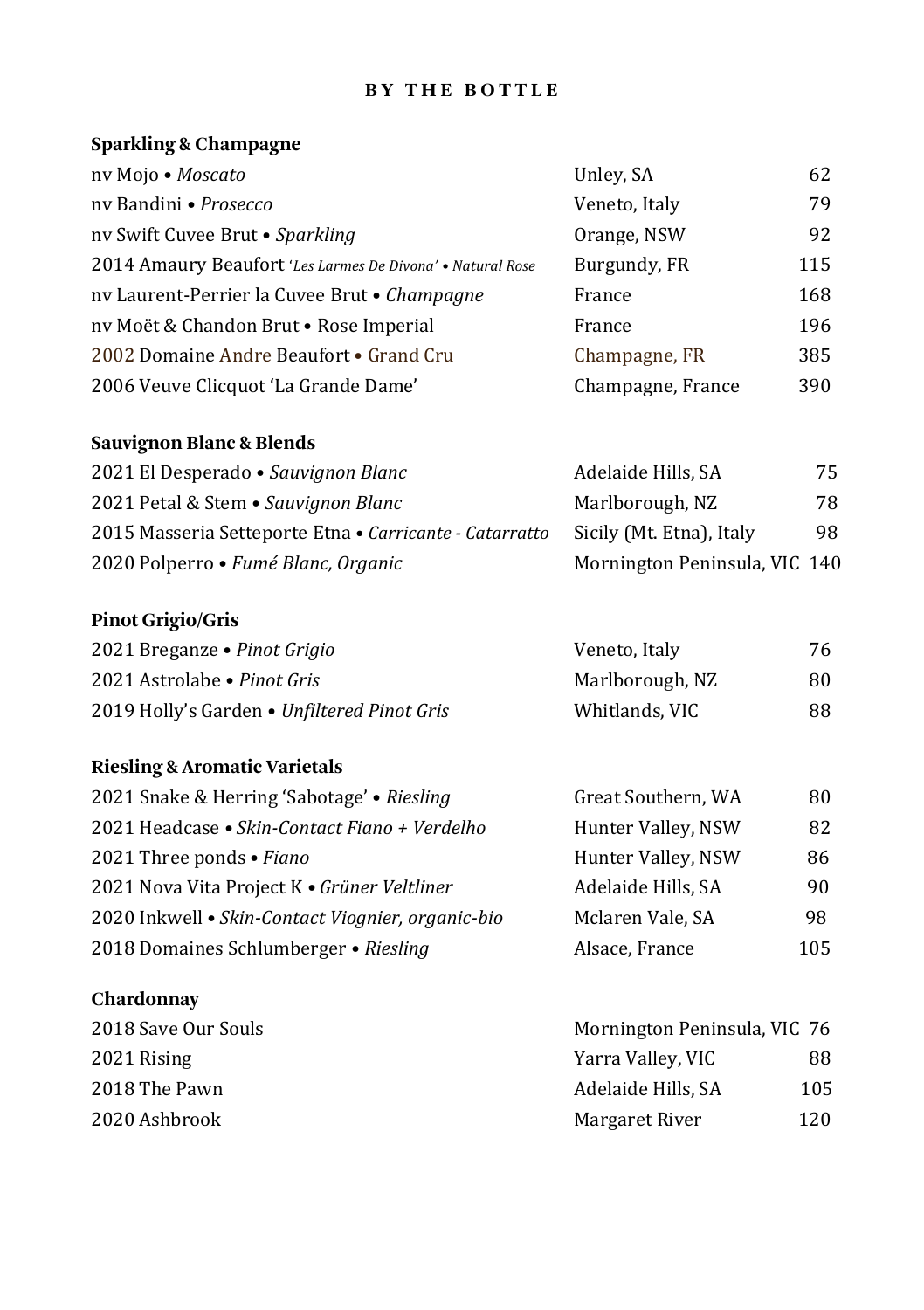| Rosé                                                                              |                                        |          |
|-----------------------------------------------------------------------------------|----------------------------------------|----------|
| 2020 La Tonnelle • Cinsault, Grenache + Syrah<br>2019 Angels & Cowboys • Grenache | Provence, France<br>Sonoma County, USA | 81<br>89 |
| Moët & Chandon Brut . Rose Imperial<br>nv                                         | France                                 | 196      |
| Skin Contact                                                                      |                                        |          |
| 2020 Muddy Water . Organic Skin ferment Gewurzt + Riesling                        | Waipara, NZ                            | 87       |
| 2019 Koerner 'Pigato' • unfined and unfiltered Vermentino                         | Clare Valley, SA                       | 97       |
| <b>Pinot Noir</b>                                                                 |                                        |          |
| 2020 Black Cottage                                                                | Marlborough, NZ                        | 79       |
| 2020 Louis Jadot · Beaujolais-Villages                                            | Beaujolais, France                     | 88       |
| 2021 Quartier                                                                     | Mornington Penin, VIC                  | 94       |
| 2021 Rivulet                                                                      | Coal River, TAS                        | 96       |
| 2020 In Dreams                                                                    | Yarra Valley, VIC                      | 104      |
| <b>Red Varietals &amp; Blends</b>                                                 |                                        |          |
| 2021 La La Land · Tempranillo                                                     | Murray Darling, VIC                    | 77       |
| 2018 Accuro • Malbec                                                              | Mendoza, Argentina                     | 79       |
| 2019 Margan 'Ceres Hill' · Barbera                                                | Hunter Valley, NSW                     | 89       |
| 2021 Teusner "The G" . Grenache                                                   | Barossa Valley, SA                     | 90       |
| 2019 Qaramy · Malbec                                                              | Mendoza, Argentina                     | 92       |
| 2020 Poliziano · Chianti Colli Senesi DOCG                                        | Tuscany, Italy                         | 94       |
| 2021 Teusner "Joshua" · GSM                                                       | Barossa Valley, SA                     | 96       |
| 2017 Ca Di Bruno • Barolo DOCG                                                    | Piedmont, Italy                        | 150      |
| <b>Cabernet Sauvignon &amp; Blends</b>                                            |                                        |          |
| 2019 Thompson Estate "Four Chambers"                                              | Margaret River, WA                     | 78       |
| 2018 Flametree Embers                                                             | Margaret River, WA                     | 80       |
| 2017 Finestra                                                                     | Yarra Valley. VIC                      | 92       |
| 2016 Francois St-Lô 'Les Palennes' • Cabernet Franc                               | Anjou, France                          | 156      |
| 2015 Geoff Merrill 'Parham'                                                       | McLaren Vale &<br>Coonawarra, SA       | 259      |
| Shiraz & Blends                                                                   |                                        |          |
| 2020 Curator Wine Co                                                              | Barossa Valley, SA                     | 78       |
| 2019 Wild Duck 'Yellow Hammer Hill' • Shiraz + Malbec                             | Heathcote, VIC                         | 82       |
| 2021 Paxton Queen of the Hive . Organic-bio Shiraz + Barbera                      | Mclaren Vale, SA                       | 86       |
| 2019 The Pawn • Shiraz                                                            | Adelaide Hills, SA                     | 95       |
| 2019 Inkwell · Preservative free, organic Shiraz                                  | McLaren Vale, SA                       | 110      |
| 2018 Mount Pleasant "Old Paddock & Old Hill" shiraz                               | Hunter Valley, NSW                     | 130      |
| 2014 Geoff Merrill "Reserve"                                                      | McLaren Vale, SA                       | 138      |
| 2014 Hutton Vale Farm                                                             | Eden Valley . Barossa SA               | 160      |
| 2017 'The Piece' Limited Edition by Longview                                      | Adelaide Hills, SA                     | 210      |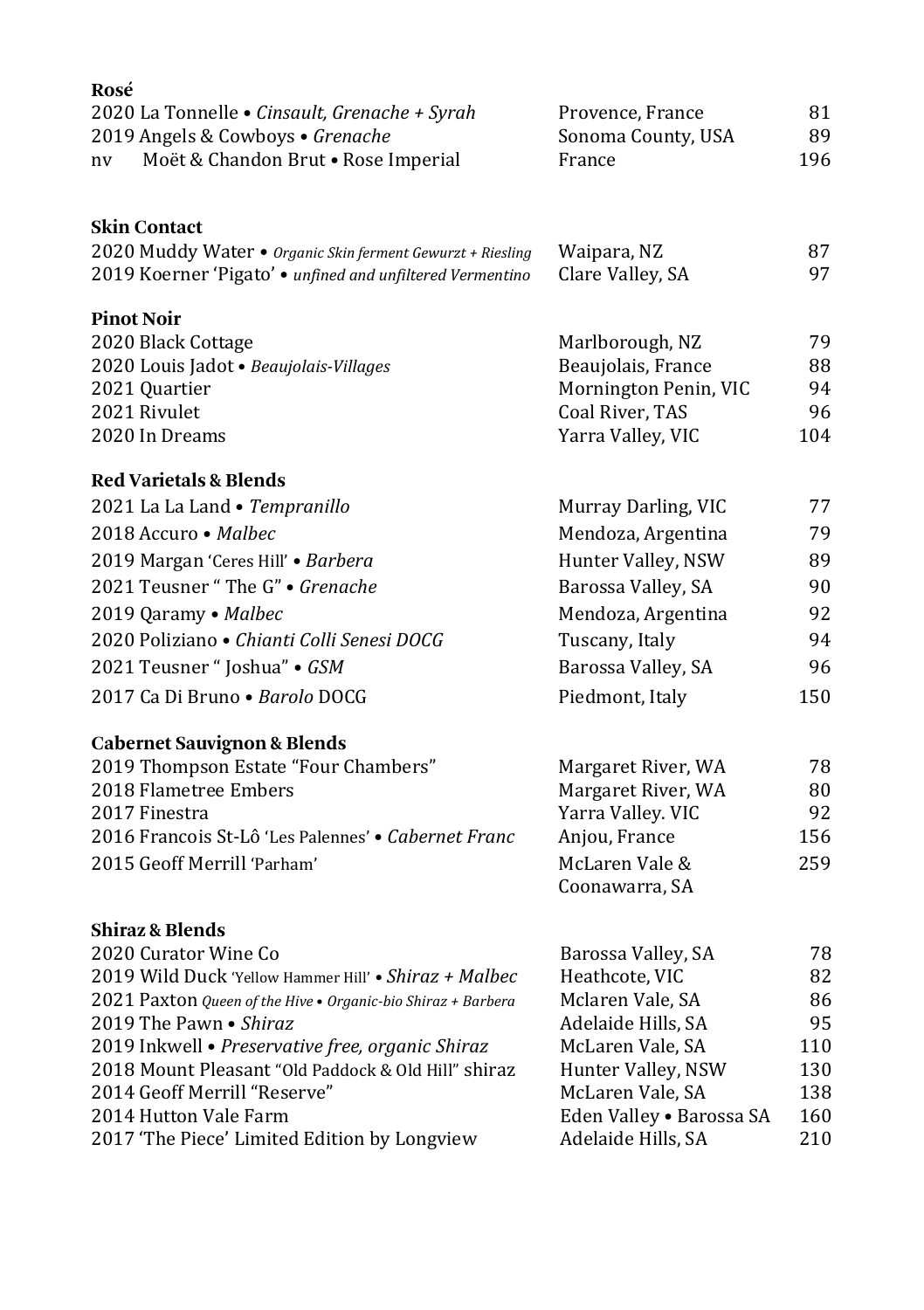#### **S P I R I T S**

| <b>Vodka</b>                               |            |    |
|--------------------------------------------|------------|----|
| Eristoff                                   | Sweden     | 13 |
| <b>Belvedere</b>                           | Poland     | 14 |
| Grey Goose                                 | France     | 15 |
| Gin                                        |            |    |
| Tanqueray                                  | England    | 13 |
| Four Pillars Rare Dry Gin                  | Australia  | 13 |
| Settlers Breakfast Gin                     | Australia  | 14 |
| Archie Rose                                | Australia  | 14 |
| Headlands Distillery Plum Infused Gin      | Australia  | 15 |
| Headlands Distillery Australian Native Gin | Australia  | 15 |
| Hendricks                                  | Scotland   | 15 |
| Koval Barreled Gin                         | <b>USA</b> | 16 |
| Tequila                                    |            |    |
| Jose Cuervo Silver                         | Mexico     | 12 |
| Jose Cuervo Gold Especial                  | Mexico     | 14 |
| 1800 Coconut                               | Mexico     | 16 |
| Rum                                        |            |    |
| Bacardi Superior                           | Cuba       | 13 |
| Bacardi 8                                  | Cuba       | 14 |
| Sailor Jerry                               | Caribbean  | 14 |
| Kraken Black Spiced                        | <b>USA</b> | 16 |
| The Rum Diary Spiced                       | Australia  | 17 |
| Zacapa Cent 23 YO                          | Guatemala  | 20 |
| Ron Zacapa XO                              | Guatemala  | 30 |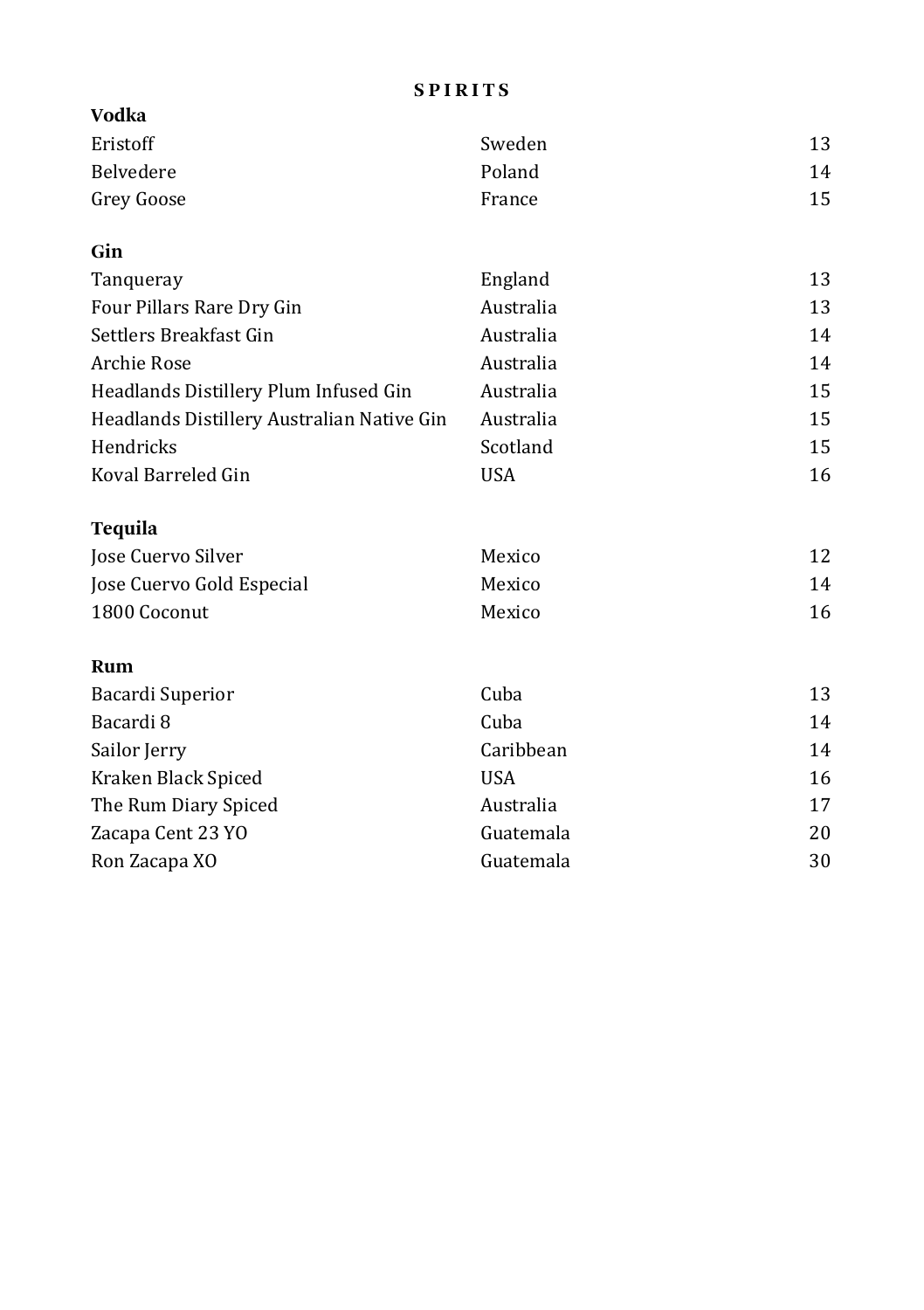## **Single Malt Whisky**

| Glenffidich 12yo                    | Scotland   | 13 |
|-------------------------------------|------------|----|
| Glenmorangie10yo                    | Scotland   | 15 |
| Drambuie 15yo                       | Scotland   | 18 |
| Lagavulin 16y                       | Scotland   | 19 |
| Starward Two Fold                   | Australia  | 12 |
| Hakushu 18                          | Japan      | 78 |
| Yamazaki 18                         | Japan      | 98 |
| <b>Blended Whisky</b>               |            |    |
| Jameson                             | Ireland    | 13 |
| Chivas Regal                        | Scotland   | 13 |
| Canadian Club                       | Canada     | 13 |
| Canadian Club 12                    | Canada     | 15 |
| Johnnie Walker Blue Label           | Scotland   | 42 |
| Hibiki 17                           | Japan      | 82 |
| <b>American Whiskey and Bourbon</b> |            |    |
| Sheep Dog Peanut Butter             | <b>USA</b> | 13 |
| Jack Daniels                        | <b>USA</b> | 13 |
| Jack Daniels Honey                  | <b>USA</b> | 13 |
| Maker's Mark                        | <b>USA</b> | 13 |
| Wild Turkey Rye                     | <b>USA</b> | 14 |
| <b>Woodford Reserve</b>             | <b>USA</b> | 15 |
| Eagle Rare                          | <b>USA</b> | 15 |

KOVAL Bourbon USA USA 17 KOVAL Four Grain USA USA 17 Old Rip Van Winkle 10 USA 45 Van Winkle 12 USA USA 65